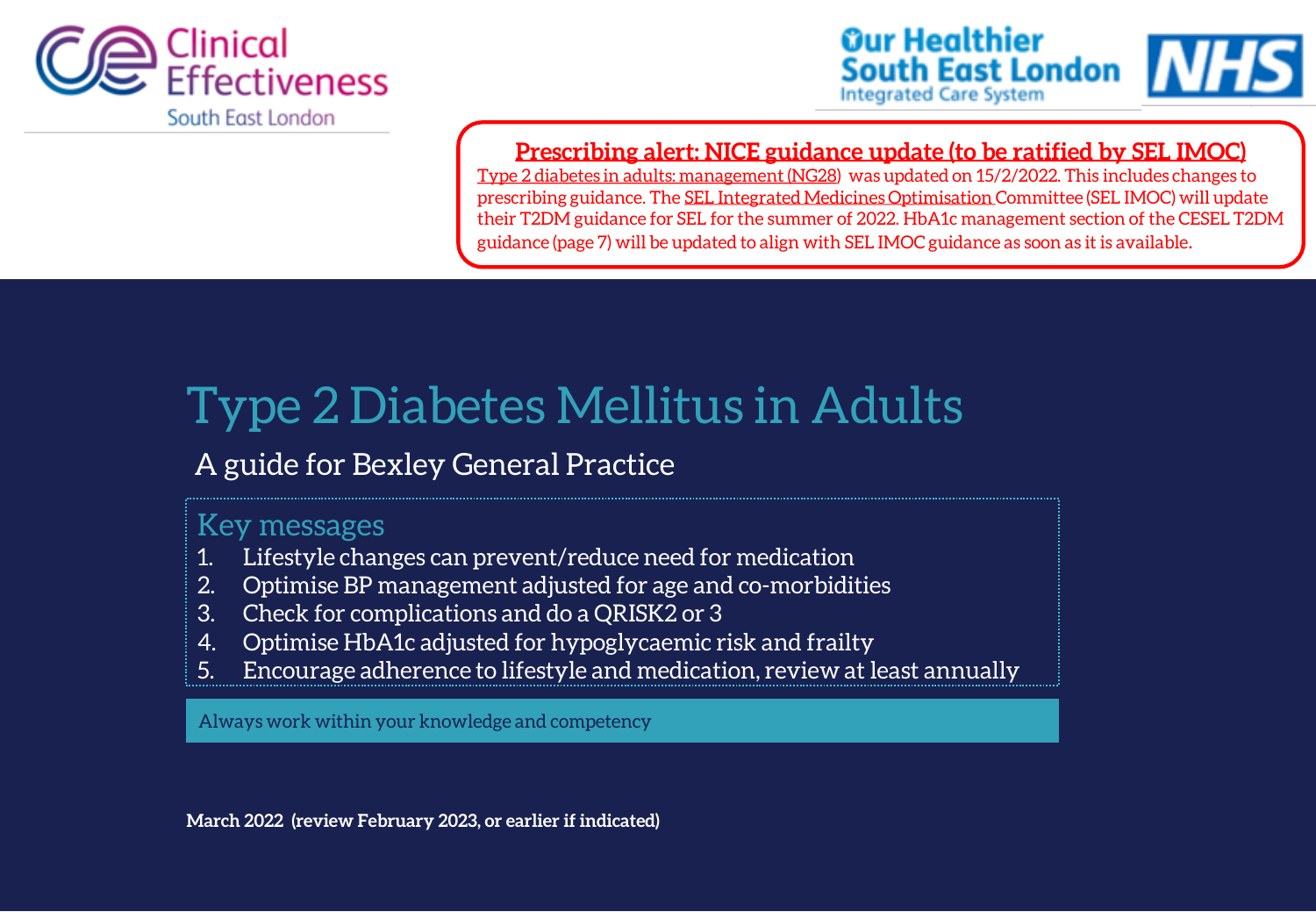

| <b>CONTENTS</b>                                                                                                                            | Page                 |
|--------------------------------------------------------------------------------------------------------------------------------------------|----------------------|
| Why focus on Type 2 Diabetes in Bexley?                                                                                                    | 3                    |
| <b>Risk factors for diabetes</b><br>Diagnosis with an HbA1c<br>Principles of care: Pre-diabetes and<br><b>Diabetes</b><br><b>Red-flags</b> | 4                    |
| <u>8 care processes</u>                                                                                                                    | 5                    |
| Hypertension and weight management                                                                                                         | 6                    |
| HbA1c and cholesterol management                                                                                                           | $\overline{Z}$       |
| Pre-conception and Pregnancy<br>Sick-day rules<br>ORISK 2 and 3                                                                            | 8                    |
| Type 2 Diabetes review:<br>Patient advice and resources<br>Diabetes review                                                                 | $\overline{2}$<br>10 |
| Preferred medication                                                                                                                       | 11, 12               |
| Bexley clinical support and services<br><b>Professional resources</b><br><b>Structured education links</b>                                 | 13                   |
| References and abbreviations                                                                                                               | 14                   |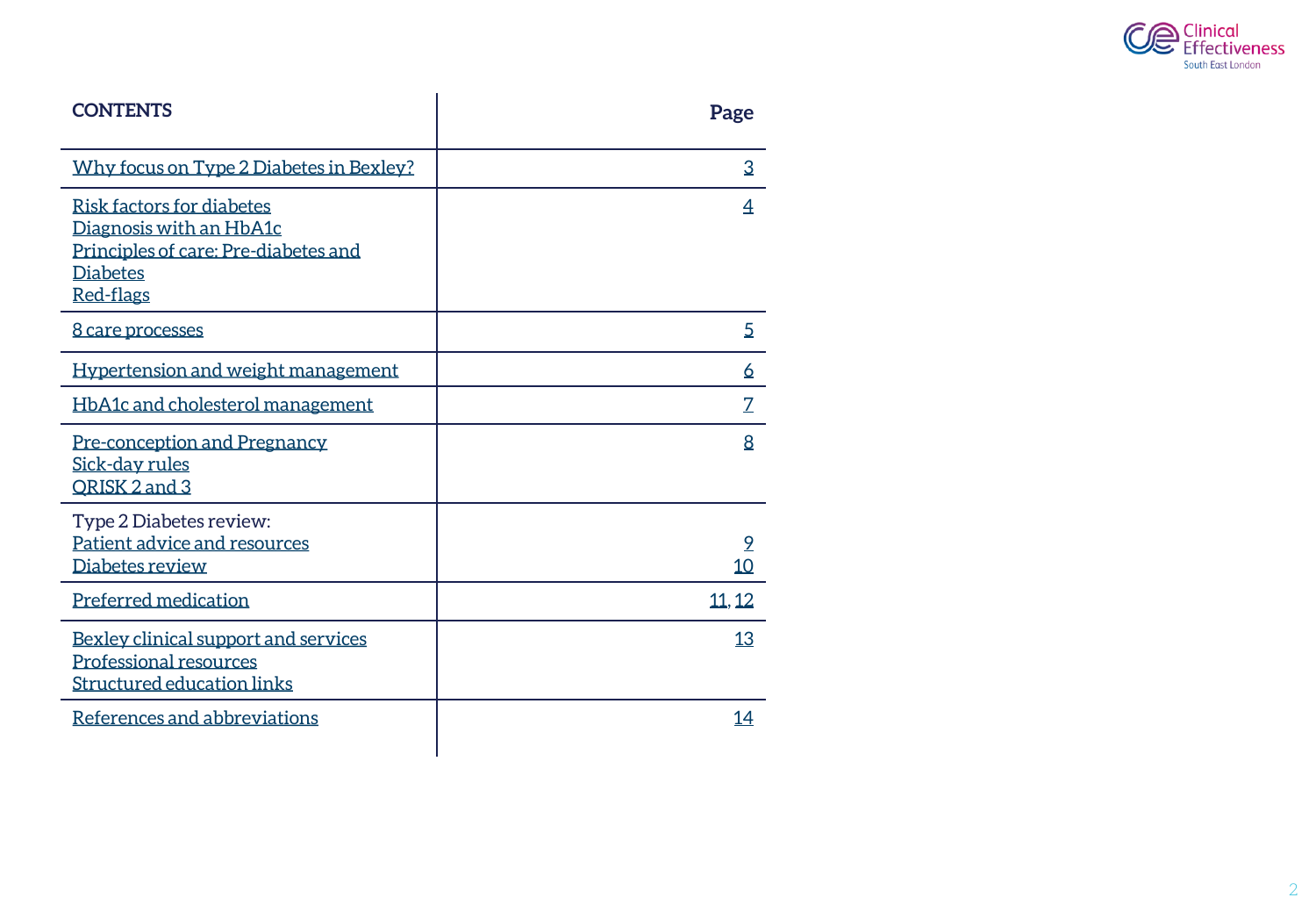# <span id="page-2-0"></span>**Why focus on Type 2 Diabetes (T2DM) in Bexley?**

**T2DM is a risk factor for having worse outcomes from COVID-19.**

**Primary Care can contribute substantially to reducing diabetes complications, major vascular events and improve survival<sup>9</sup> .**

- **Preventable:** Management of non-diabetic hyperglycaemia and risk factors can reduce the risk of developing T2DM (and therefore its complications)
- **Under-diagnosed:** T2DM is common and 3,032 people remain undiagnosed in Bexley (prevalence 6% vs 8.3% expected prevalence)<sup>32</sup>
- **Under-treated:** Only 18% of people with diabetes had achieved the Triple Target (HbA1c/BP/statins) by Dec 2021 (historically ~ 41% for Dec 2019 and Dec 2020)
- **Weight management:** may normalise blood sugar control without the use of drugs<sup>4</sup>
- **Tight blood pressure control:**  substantially reduces micro- and macrovascular complications and improves survival<sup>5</sup>
- **Cholesterol lowering drugs:** reduce the risk of major vascular events<sup>6</sup>
- **Modest improvements in glucose control**: reduce incidence of complications including foot ulcers, amputations and neuropathy<sup>7</sup>
- **Supporting patients to stop smoking:**  reduces their risk of premature death, heart disease and other complications<sup>8</sup>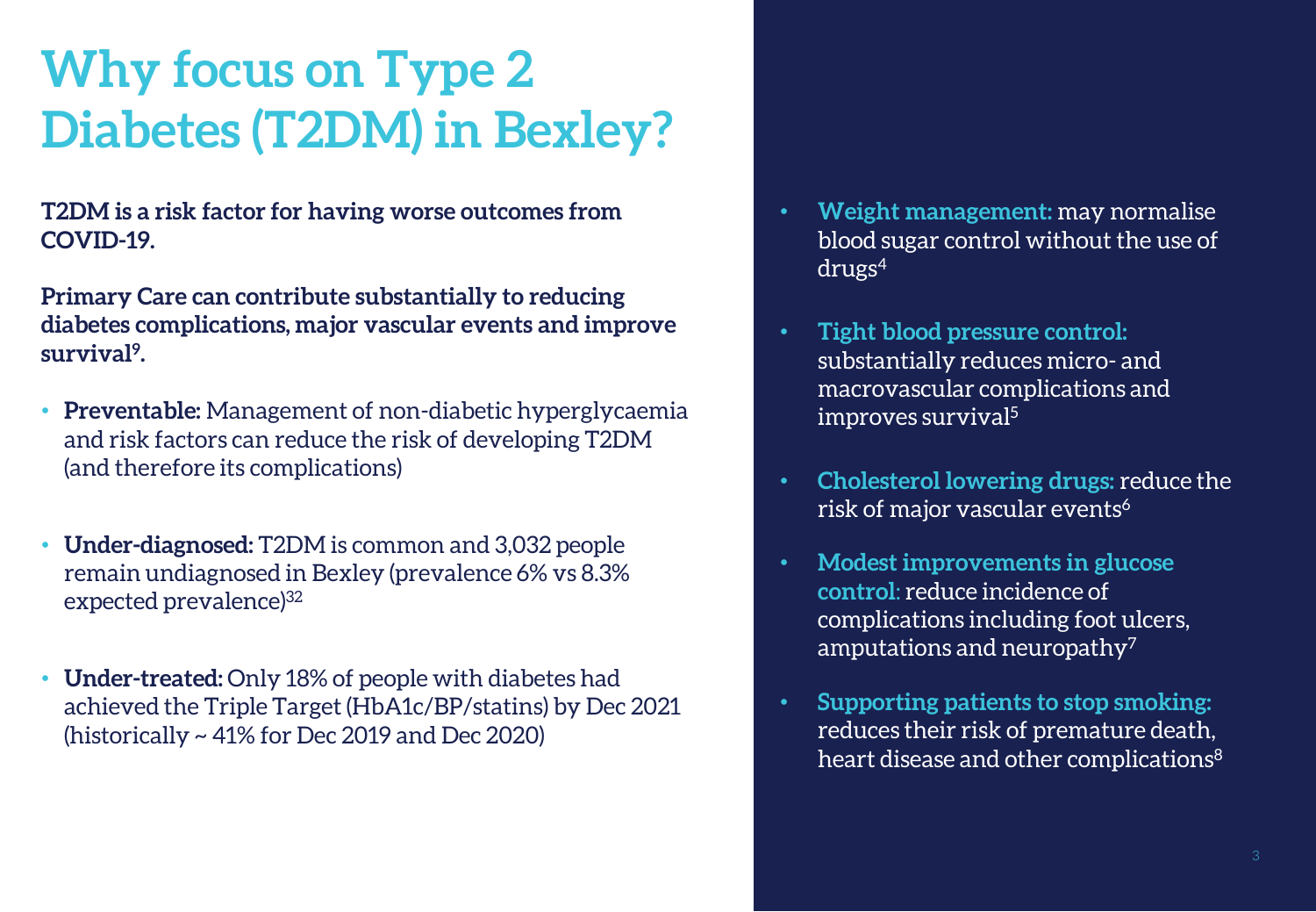

#### <span id="page-3-0"></span>• Age >25 years and African-Caribbean or Asian • Age >40 years and Caucasian/White European • High blood pressure • BMI >25 especially apple shape • History of coronary heart disease or stroke • Serious mental illness • Polycystic ovarian syndrome and gestational diabetes Family history • COVID-19 infection may precipitate a diabetes diagnosis<sup>11</sup> Calculate T2DM risk using a [QDiabetes](https://qdiabetes.org/) calculator **Diagnosis using HbA1c<sup>12</sup> 20 41 42 47 48** H<sub>b</sub>A<sub>1c</sub> **4% 5.9% 6% 6.4% 6.5%** 48 mmol/mol Normal **Pre-diabetes Diabetes** Symptoms + 1 result **or** 2 results within 4 weeks **Risk factors for T2DM<sup>10</sup> Risk Factors and Diagnosis Diagnosing diabetes with an HbA1c** If initial result is within diagnostic range for diabetes, follow the above guidance **Cautions regarding HbA1c** Caution using HbA1c in abnormal red blood cell turnover or abnormal Hb type (haemoglobinopathy, severe anaemia, altered red cell life-span e.g. post-splenectomy, recent blood transfusion) [In these conditions, liaise with local lab for an appropriate test e.g. fructosamine assay, and interpretation scale] **DO NOT use HbA1c to diagnose** Type 1 diabetes, T2DM in <30 years, symptoms <2 months, pregnancy, up to 2 months post-partum, end-stage renal disease, acute pancreatic damage, HIV infection, or if taking drugs linked with hyperglycaemia e.g. longterm corticosteroids<sup>12</sup> **Principles of care** • **New T2DM in >60 years old with weight loss?**  Refer on 2 week-wait referral for suspected cancer of pancreas<sup>13</sup> • **HbA1c >85mmol/mol +/- weight loss at diagnosis? C**onsider Type 1, ketosis prone, latent autoimmune diabetes in adults (LADA). Seek specialist advice. **Pre-Diabetes New diagnosis of Diabetes** Support patient understanding Support patients/carers to reach an understanding of the diagnosis and implications and what they can do to care for themselves Code correctly Use Ardens pre-diabetes clinical template Use Ardens/Year of Care diabetes clinical template Structured education is integral to their care **[National Diabetes Prevention Programme \(NDPP\)](https://preventing-diabetes.co.uk/referrers/south-london/)**  9-month online behaviour change programme, refer via: - DXS 'Diabetes Prevention Programme referral' - Self-refer option available until Sept 2022. Patients with [Diabetes UK risk tool](https://riskscore.diabetes.org.uk/start) score ≥ 16 can self-refer to NDPP without the need for an HbA1c Emphasise to patient and carers. Refer/encourage self-referral to structure education programme: [Diabetes Book and Learn](https://diabetesbooking.co.uk/) Additional Ardens pre-diabetes search Use Diabetes UK Information Prescriptions to support personal care (can be downloaded into EMIS and Vision) Reviews **Offer annual review to people with non-diabetic hyperglycaemia and/or history of gestational diabetes:**  HbA1c and [Vital 5](https://www.kingshealthpartners.org/our-work/value/vital-5) (BP, BMI, smoking status, mental • Agree clear next review date • All patients should in addition have an annual review with the NICE eight care processes (8CPs) **Red flags** Refer to St Thomas' Pre-conception counselling clinic via eRS Specialty 'Obstetrics' > Clinic type 'Maternal Medicine' **Diabetes in women considering pregnancy?** page

health and alcohol intake)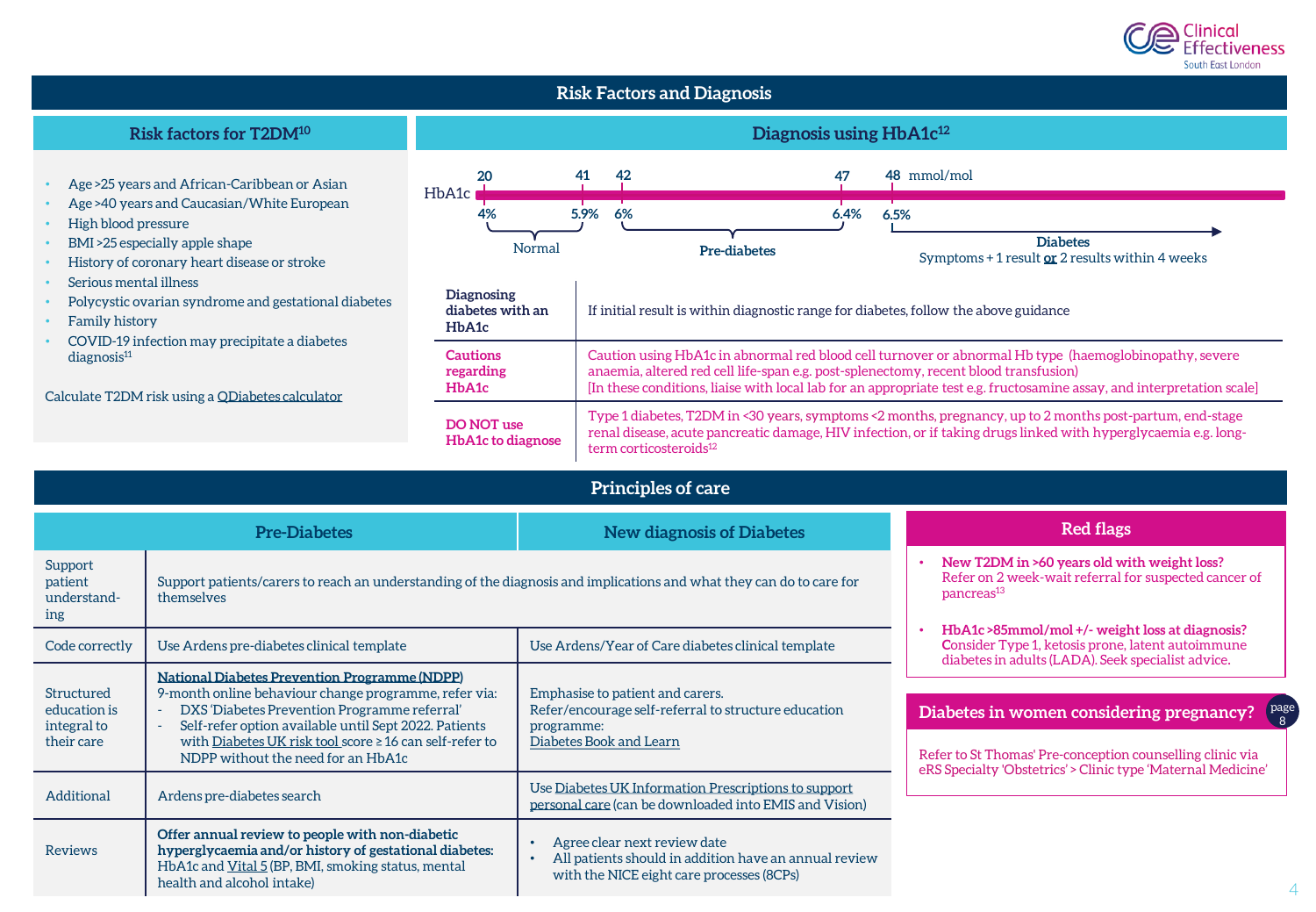

#### **Type 2 Diabetes: NICE 8 care processes (8CP)**

<span id="page-4-0"></span>

[National Diabetes Audit](https://digital.nhs.uk/data-and-information/clinical-audits-and-registries/national-diabetes-audit/core): **8CP and the triple target (TT)** of BP ≤140/80mmHg + HbA1c ≤57 mmol/mol (7.5%) + cholesterol control if QRISK2 or 3 ≥10%<sup>20</sup>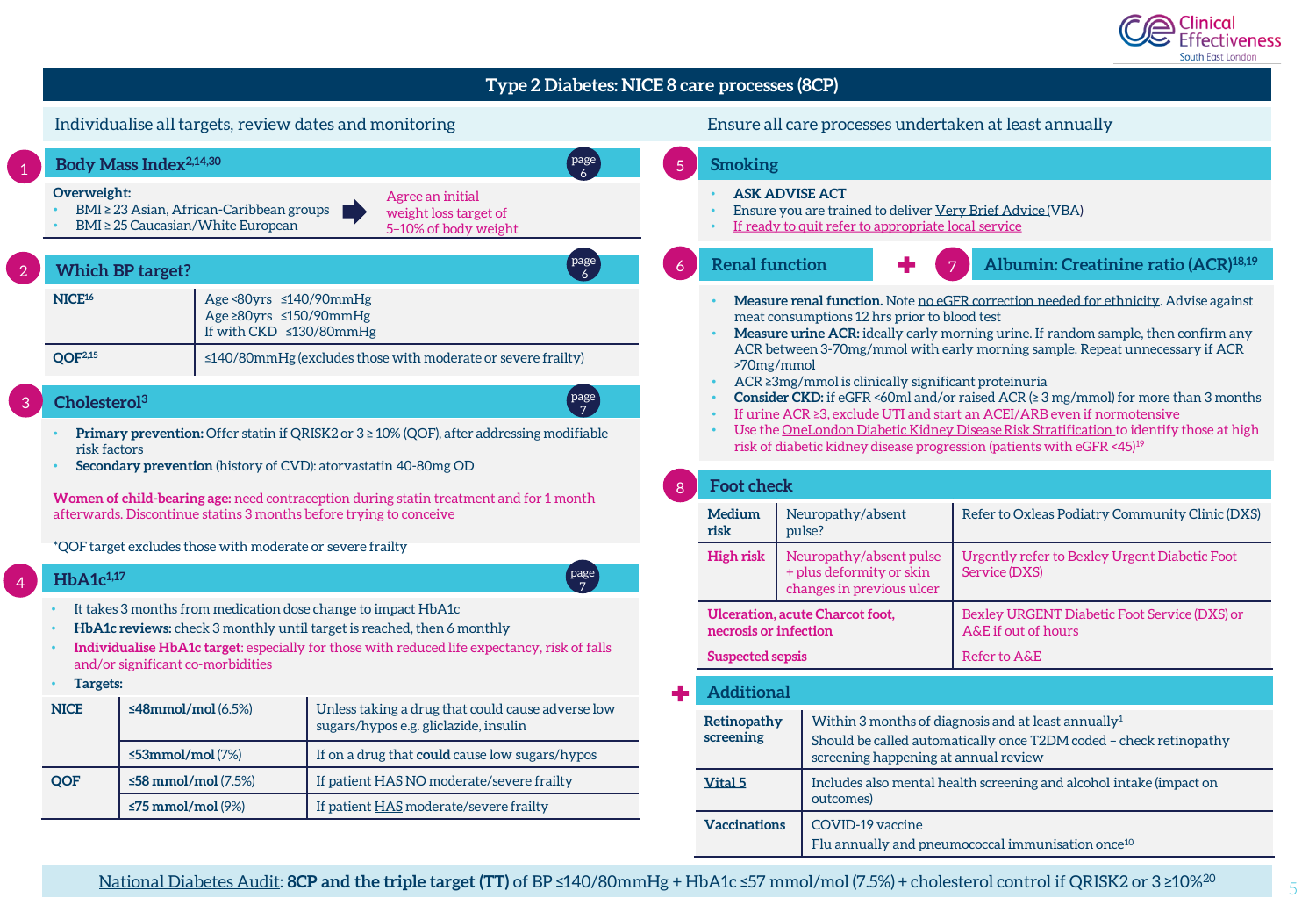

eligibility 6

<span id="page-5-0"></span>**Physical Activity Increased physical activity, even without weight loss, brings health benefits To prevent obesity** 45-60 mins moderate intensity exercise/day **With a history of obesity** 60-90 mins moderate intensity exercise/day to avoid regaining weight **Identify and address modifiable risk factors Check understanding, Check understanding, Check understanding, Check understanding adherence and set a review date Individualise targets & goals, especially in moderate or severe frailty Weight management referrals in T2DM** • General advice on healthy weight/lifestyle to all • Tailor interventions to people's circumstance/choices • Signpost to local and national resources including [Bexley council](https://www.bexley.gov.uk/services/health-and-social-care/health-and-wellbeing/get-help-managing-your-weight) • Referral forms and further details on DXS – **'Diabetes Info Pack**' and **'Bexley Healthy Weight Pathway' BMI > 25 Offer Tier 2 referral, options including:** • Slimming World **[Counterweight](https://swipe.counterweight.org/bexley-referral)** Multiple options, please refer to **'Bexley Healthy Weight**  Pathway' on DXS **BMI ≥ 30** or **BMI > 27.5 if Black African, African – Caribbean and Asian background Offer Tier 2 referral, options:** • [Bexley CVD Prevention Programme](https://momentanewcastle.com/bexleycpp) • NHS Digital Weight Management Programme **If newly diagnosed T2DM and BMI 30-34.9:** discuss referral with the bariatric surgery team<sup>1</sup> **BMI ≥ 40** or **BMI ≥35 with T2DM Offer Tier 3 referral:** • SEL Tier 3 Healthy Weight programme, form and [criteria on DXS. Refer via e-RS or e-mail gst](mailto:gst-tr.tier3@nhs.net)tr.tier3@nhs.net • Include BP, BMI, blood tests in last **6** months: HbA1c, lipids, renal **BMI ≥ 35 + Would consider bariatric surgery + Offer Tier 4 referral:** [Bariatric service \(for King's & PRUH](https://selondonccg.nhs.uk/wp-content/uploads/2020/06/SEL-Treatment-Access-Policy-2019-FINAL-fert-amendment.pdf) refer to SEL Treatment Access Policy for criteria; for GSTT see [here\)](https://www.guysandstthomas.nhs.uk/our-services/obesity-centre/referrals.aspx#na). • Include details of completed Tier 3 programme for **Weight Management1,14,24 Blood pressure1,2,16 Diagnosis [See CE Bexley hypertension guide](https://selondonccg.nhs.uk/wp-content/uploads/2021/11/BEXLEY-CESEL-HYPERTENSION-FINAL-19Nov.pdf) Confirm diagnosis with ABPM or HBPM Taking a BP in T2DM** • Measure sitting & standing BP in T2DM • If postural drop ( ≥ 20mmHg SBP), review medications and treat to target on standing BP **Diagnosis hypertension in T2DM Which BP target?** NICE Age <80yrs ≤140/90mmHg Age ≥80yrs ≤150/90mmHg If with CKD ≤130/80mmHg  $QOF<sup>15</sup>$  ≤140/80mmHg (excludes those with moderate or severe frailty) **Step 1 ACEI or ARB\*** ramipril/lisinopril or losartan **Step 2 ACEI or ARB<sup>\*</sup> + CCB/thiazide-like diuretic** ramipril/lisinopril or losartan amlodipine or indapamide (IR) **Step 3 ACEI or ARB<sup>\*</sup> + CCB + thiazide-like diuretic** Step 4 **If good renal function and potassium ≤4.5 mmol/L consider low dose spironolactone. If potassium > 4.5mmol/L and/or reduced renal function, consider alpha blocker (doxazosin) or beta-blocker (atenolol/bisoprolol) and/or seeking specialist advice \*For people of Black African or African-Caribbean family origin** use ARB instead of ACEI (as increased risk of angioedema with ACEI) If uncontrolled on optimal doses regard as resistant hypertension. **Repeat ABPM/HBPM, assess for postural hypotension, discuss adherence Consider hypotension if**  BP ≤90/60mmHg with symptoms. Reduce medication accordingly (may limit up titration of doses). **Optimise medication to most effective tolerated dose**, and **check adherence** at each step before stepping up **\*For advice on hypertension management in pregnancy,** see CESEL Bexley guide on [hypertension page 6](https://selondonccg.nhs.uk/covid_19/clinical-effectiveness-sel/)

**Tier 3 completed**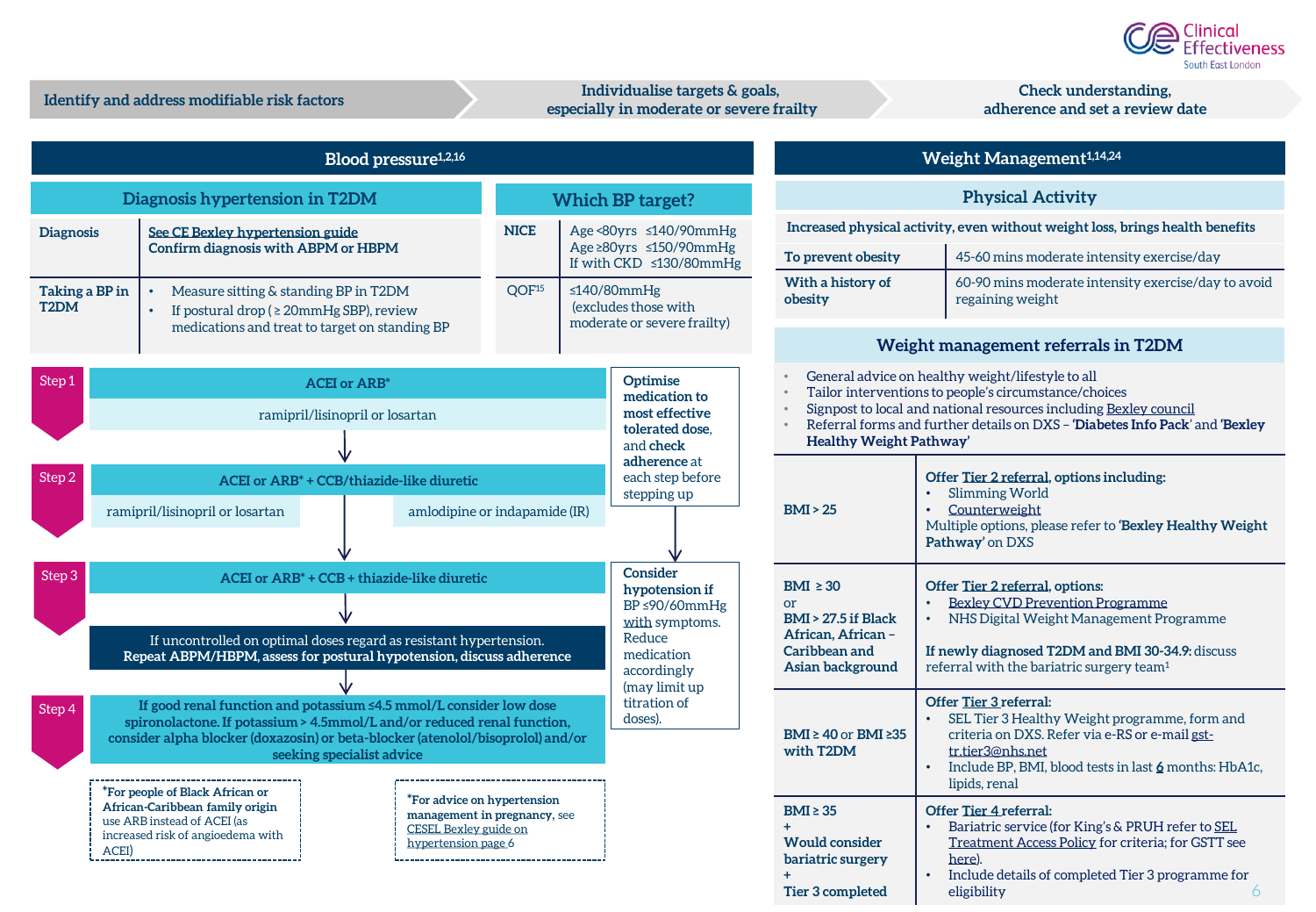1st intensification

1st intensification

2nd intensification

intensification

 $2<sup>nd</sup>$ 

## **adherence and set a review date**

#### <span id="page-6-0"></span>**Gliclazide:** preferred 2<sup>nd</sup>-line for most patients<sup>16</sup>(guidance under review) **Person centred lifestyle advice Third agent needed, or considering insulin, or contra-indications to metformin/gliclazide? HbA1c management 1,2,17** Step 2 3 months from dose change Step 1 3 months Step 3 3 months from dose change Step 4 3 months from dose change [Refer to South East London Blood Glucose Control Management Pathway for Adults](https://selondonccg.nhs.uk/download/11604/)  with Type 2 Diabetes Mellitus Guidance aligns with [SEL IMOC Blood Glucose Control Management Pathway for Adults with Type 2](https://selondonccg.nhs.uk/download/11604/)  If  $HbA1c \geq 48$ mmol/mol (6.5%)\* go to Step 2 **Metformin standard release** • Start 500mg OD with/after food and increase by 500mg every 2 weeks until on 1g BD (use MR if GI side-effects) Aim for HbA1c of  $\leq$  48mmol/mol (6.5%)\* If  $HbA1c \geq 58$ mmol/mol (7.5%)\* go to step 3 • Consider alternative to gliclazide (Gliptins, SGLT-2 and Pioglitazone) especially if BMI≥35, frail elderly or concern regarding hypoglycaemia e.g. Group 2 driver<sup>26</sup> • Gliclazide dose 40mg-80mg once to twice daily with meals • Titrate on pre-meal blood glucose target 4-6mmol/L, individualised BM target or HbA1c If HbA1c  $\geq$  58mmol/mol (7.5%)\* go to step 4 **\*Individualise targets and goals** Patients with moderate or severe frailty the QOF target is ≤75 mmol/mol (9%) **Cholesterol Management 2,3** • **Check baseline bloods:** non-fasting lipid profile, LFTs, HbA1c, TFT, U&Es • Record weight, smoking status, BP • Calculate QRISK2 or 3 (see page 8) • Offer education and lifestyle interventions to modify risk Use shared decision-making to consider risk vs benefits of drug therapy **Primary Prevention If QRISK2 or 3\* ≥ 10%, or patient has CKD:** start **Atorvastatin 20mg OD** (or Rosuvastatin 10mg OD), after addressing modifiable risk factors • Calculate baseline non-HDL level (total cholesterol minus HDL cholesterol) • Repeat lipids after 3 months, **aiming for ≥ 40 % reduction in non-HDL level** LFTs check: baseline, 3 months, 12 months, then as clinically indicated \*For more notes on QRISK2 or 3 use and when not to use, see page 8  $\geq 40 \%$ reduction Review annually  $< 40%$ reduction 1. Consider **up-titration of statin** to maximum dose Atorvastatin 80mg (or Rosuvastatin 20mg\*\*) If still not achieving target after further 3 months, refer to lipid clinic. 2. If intolerant to higher dose, consider **adding ezetimibe 10mg OD** to maximal tolerated statin dose 3. If intolerant to **any statin, start ezetimibe 10mg OD** and **refer to community CVD clinic** (via DXS) **Secondary Prevention History of CVD, (MI, angina, stroke/TIA, peripheral vascular disease, abdominal aortic aneurysm): Offer high-dose, high-intensity statin: Atorvastatin 40-80mg OD** or maximum tolerated dose (or Rosuvastatin 20mg\*\* OD) If no baseline : consider a target of non-HDL cholesterol <2.5mmol/L or LDL cholesterol <2mmol/L  $\geq$  40 % reduction Review annually **<** 40% reduction Ensure on max tolerated statin dose and consider **adding ezetimibe 10mg** If still not achieving target after further 3 months, refer to lipid clinic. **Need more help?** • See page. 13 for a list of clinical support and services available for Bexley • For further lipid advice, **including triglyceride management**: [SEL IMOC Lipid Management 2021](https://selondonccg.nhs.uk/download/16002/). Or e-mail the GSTT Community CVD clinic team for advice [gst-tr.KHPCommunityCVD@nhs.net](mailto:gst-tr.KHPCommunityCVD@nhs.net) **Cardiovascular risk [Prescribing alert: NICE guidance update](https://www.nice.org.uk/guidance/ng28)** [Type 2 diabetes in adults: management \(NG28](https://www.nice.org.uk/guidance/ng28)) was updated on (15/2/2022) This includes changes to prescribing guidance. The [SEL Integrated Medicines Optimisation](https://selondonccg.nhs.uk/what-we-do/medicines-optimisation/south-east-london-integrated-medicines-optimisation-committee-sel-imoc/) Committee (SEL IMOC) will update their T2DM guidance for SEL for the summer of 2022. This section of the CESEL T2DM guidance will be updated to align with SEL IMOC guidance as soon as it is available. page 13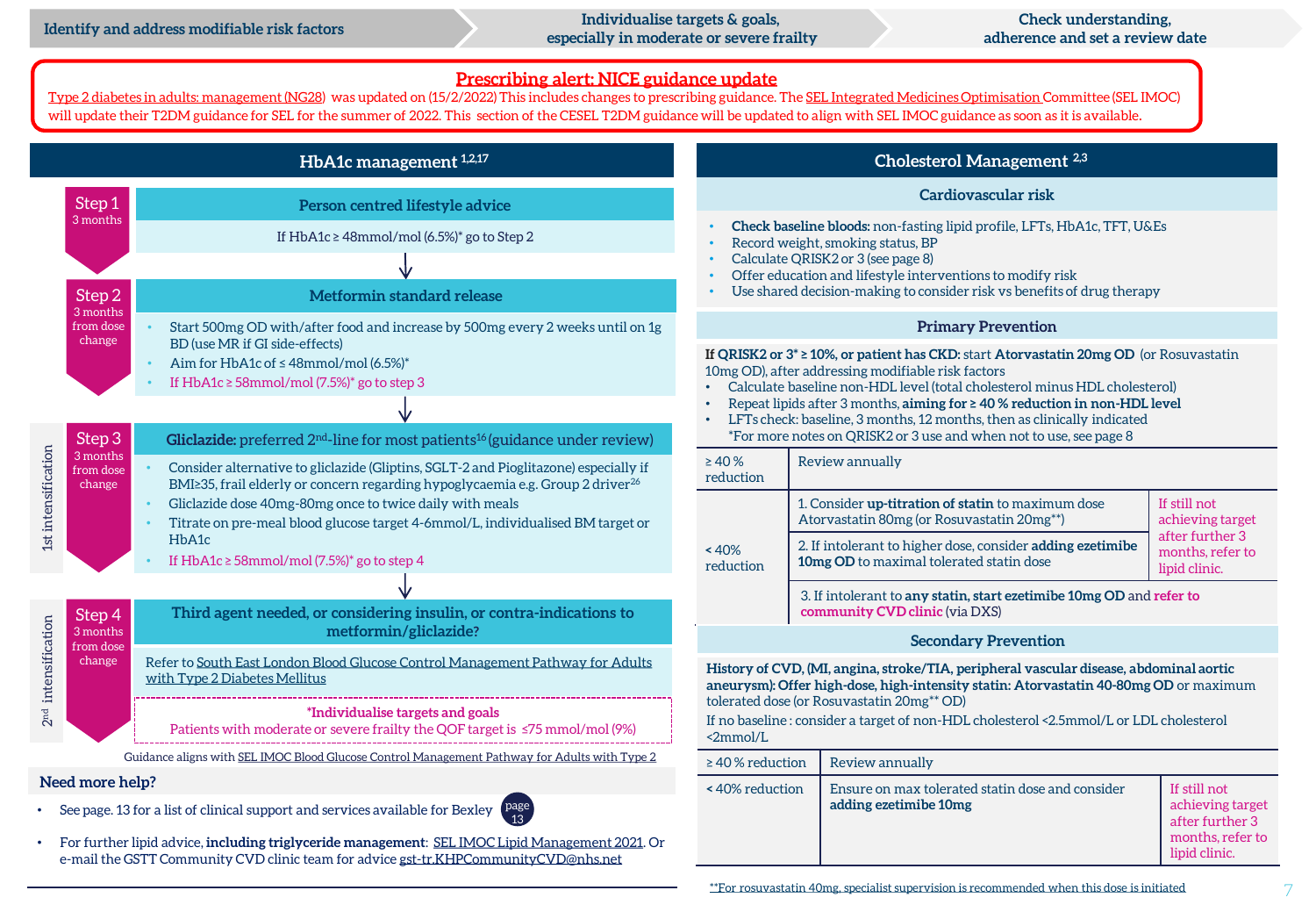

### **Pre-conception, Pregnancy<sup>26</sup> Sick-day rules27,28**

<span id="page-7-0"></span>**Pre-conception care: women with known diabetes, wishing to conceive**

- **Refer to pre-conception counselling clinic** GSTT/KCH (eRS: search 'Obstetrics', clinic type 'Maternal Medicine'), or QEH\* ([lg.sidcupdiabetes@nhs.net\)](mailto:lg.sidcupdiabetes@nhs.net), DVH\* (dgn[tr.dvhdiabetescentre@nhs.net\). \\*Can also refer using the DART form \(DXS\).](mailto:dgn-tr.dvhdiabetescentre@nhs.net)
- **Start folic acid 5mg once a day**, at least 3 months before trying to conceive
- Check **HbA1c,TFTs, U&Es**
- Aim for HbA1c **≤6.5%** or **48mmol/mol**, if HbA1c very high **>10%** or **86mmol/mol**, advise to wait before trying for baby, as risk of serious problems, offer contraception until good glucose control)<sup>26</sup>
- **Start regular home glucose monitoring** (blood glucose machines available from the hospital antenatal teams). Blood glucose should be 5-7 mmol/l pre-breakfast ('fasting' level), 4-7mmol/l before meals at other times of the day.
- **Review medications and stop those contraindicated in pregnancy**
	- e.g. ACEi, ARB and statin see [Bexley CESEL Hypertension Guide \(page 6\) for further](https://selondonccg.nhs.uk/covid_19/clinical-effectiveness-sel/)  information, seek specialist advice if necessary
	- See [Best Use of Medicines in Pregnancy 'BUMPS'](https://www.medicinesinpregnancy.org/Medicine--pregnancy/) for information on drugs to avoid in pregnancy
- **Reinforce life-style modifications**

#### **Known diabetes and pregnant?**

- Should be under a **Consultant Obstetrician/Obstetric Physician at site of booking** (e.g. LGT, DVH, GSTT) if pregnant with diabetes, or complex and/or multiple co-morbidities including renal disease.
- Ensure on **folic acid, has home-glucose monitor, review medication, reinforce life-style** (see above**)**
- Fasting glucose should be 5-7 mmol/l and 1-hour post-meal if on metformin/insulin < 7.8 mmol/l

#### **Gestational diabetes mellitus (GDM)<sup>26</sup>**

**GDM = diabetes developed during pregnancy. It usually resolves after delivery, but is associated with adverse maternal and foetal outcomes**

- **Screening for GDM:** occurs for at-risk patients at antenatal booking appointments; patients should be under consultant care throughout
- **If previous GDM and now pregnant:** need an early OGTT at 16 weeks gestation (via midwives)
- **Past history of GDM = increased risk of developing T2DM, therefore should be offered:**
	- **Lifestyle advice:** weight control, diet and exercise
	- **Fasting glucose 6-13 weeks post-partum to exclude diabetes** (for practical reasons this might take place at the 6-week post-natal check)
	- **After 13 weeks offer fasting glucose** if not done earlier, or an **HbA1c** if former not possible
	- HbA1c when patient wishes **to conceive again**
	- **Annual HbA1c** to screen for T2DM
	- **Offer National Diabetes Prevention Programme** (refer via DXS) or self-referral, after completing Diabetes UK risk-score: [Diabetes UK risk](https://riskscore.diabetes.org.uk/start)

#### **For anyone with diabetes**

- If available increase glucose monitoring to at least 4 times a day when unwell
- Maintain fluid and carbohydrate intake. Sugary fluids if glucose low and sugar-free fluids if glucose high
- **NEVER stop insulin**: change dose of insulin and gliclazide according to glucose readings

#### Patients should seek medical advice if they:

- have no access to glucose monitoring and experience symptoms of high glucose e.g. thirst, polyuria, fatigue
- are unable to maintain hydration or take carbohydrates due to vomiting
- have persistently high or low glucose despite altering medication doses
- other concerns

If changing medication doses remember to change them back when better i.e. eating and drinking normally for 2 days

|   | <b>SADMANS</b> rules<br>Consider stopping these classes of drugs<br>temporarily during dehydrating illness | <b>Patient Information Leaflet:</b><br>Type 2 Diabetes: What to do<br>when you are ill (TREND) |               |                                                                                                       |
|---|------------------------------------------------------------------------------------------------------------|------------------------------------------------------------------------------------------------|---------------|-------------------------------------------------------------------------------------------------------|
| S | SGLT2<br>inhibitors                                                                                        | М                                                                                              | Metformin     | <b>London Clinical Network</b><br><b>Guidance Sick day rules:</b> how<br>to manage Type 2 diabetes if |
| A | ACE.<br>inhibitors                                                                                         | A                                                                                              | <b>ARRs</b>   | you become unwell with<br>coronavirus and what to do<br>with your medication                          |
| D | <b>Diuretics</b>                                                                                           | N                                                                                              | <b>NSAIDs</b> | NHS Video library guide to<br>$\bullet$                                                               |
|   |                                                                                                            | S                                                                                              | Sulfonylureas | using glucometer                                                                                      |

#### **Notes on QRISK2 or 3**

- A QRISK2 'calculator' is integrated into EMIS, however a more inclusive CV risk score, QRISK3, can be found [here.](https://www.qrisk.org/three/)
- **QRISK2 is not applicable in people at high-risk of CVD:** Type 1DM, CKD 3-5, those with pre-existing CVD/previous stroke/TIA, as they should be on lipid modification treatment.
- **QRISK2 will underestimate some people's risk** e.g. severe mental illness, CKD and rheumatological conditions, which **QRISK3 DOES include**.
- **The calculated CV risk is an estimate. Clinical judgement is required to adjust for factors that the risk calculator does not take into account.**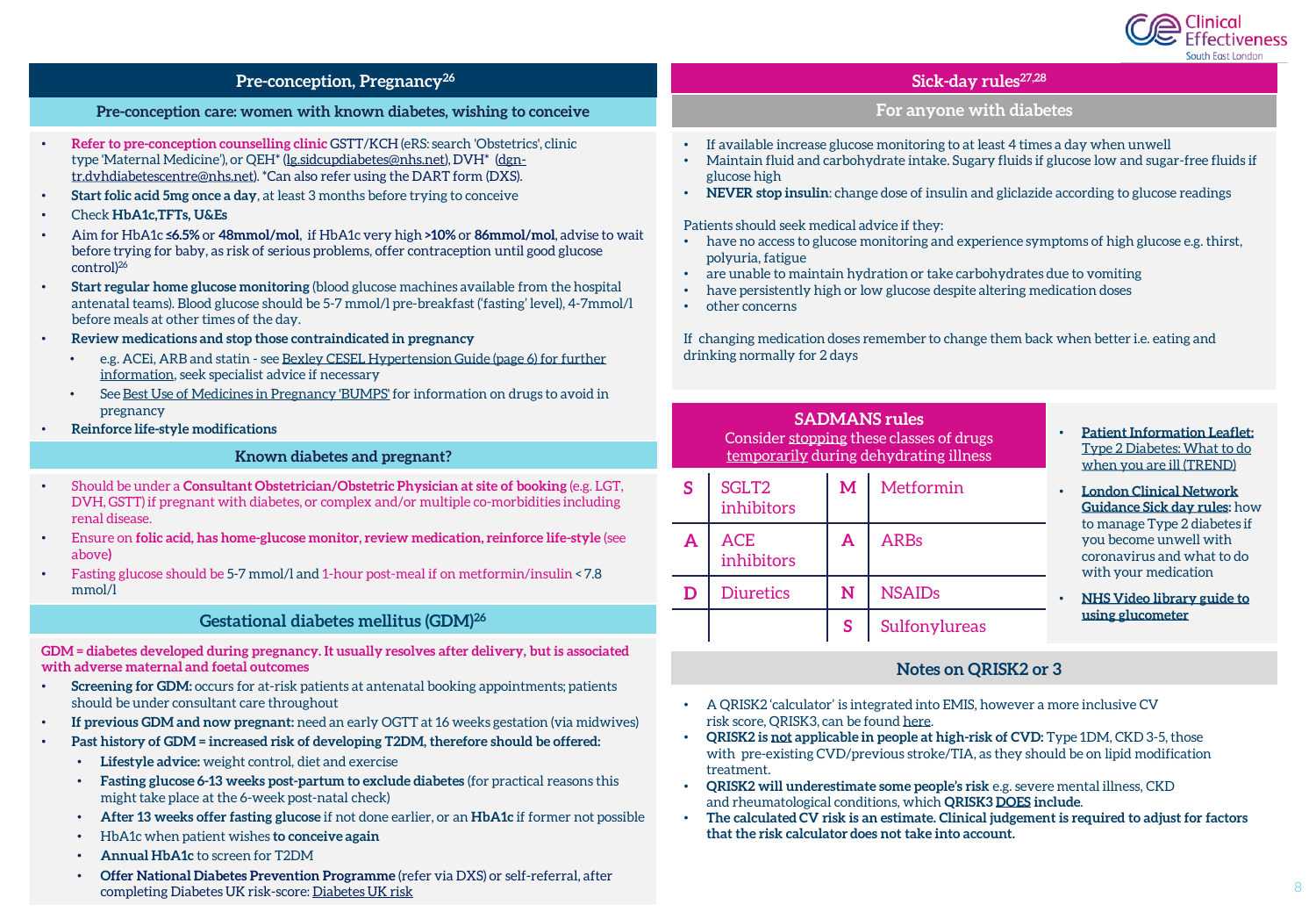

<span id="page-8-0"></span>

| Type 2 Diabetes Review (at least once a year)                                  |                                        |                                                                                                                                                                                                                                                                                                                                                      |                                                                                                                                                                    |  |  |  |
|--------------------------------------------------------------------------------|----------------------------------------|------------------------------------------------------------------------------------------------------------------------------------------------------------------------------------------------------------------------------------------------------------------------------------------------------------------------------------------------------|--------------------------------------------------------------------------------------------------------------------------------------------------------------------|--|--|--|
| <b>Advice for patients</b>                                                     |                                        |                                                                                                                                                                                                                                                                                                                                                      |                                                                                                                                                                    |  |  |  |
| Dietary advice<br>Diabetes UK                                                  | 1.<br>2.<br>3.<br>4.<br>5 <sub>1</sub> | Eat plenty of vegetables<br>Have sufficient fibre in your diet<br>Be mindful about carbohydrates: the type and the amount<br>Eat fish, especially oily fish (mackerel, salmon, sardines) regularly<br>Cut down on:<br>sugary food and drinks<br>energy dense foods such as crisps, cakes, biscuits and pastries<br>alcohol<br>salty, processed foods | Consider doing the CDEP Nutrition learning module to<br>increase your knowledge of diet and T2DM                                                                   |  |  |  |
| <b>Goal setting</b>                                                            |                                        | Support your patients to make SMART goals e.g.<br>Specific: 'I want to lose weight'<br>Measurable: 'I'll aim to lose 2kg'<br>Achievable: 'I attend a Book and Learn course to help me'<br>Realistic: Tll ask my family to help too'<br>Timed: 'I will do this over the next 6 months'                                                                | Watch this short patient video on achieving goals                                                                                                                  |  |  |  |
| <b>Personalised care</b>                                                       |                                        | 'A one-size-fits-all health and care system simply cannot meet the increasing<br>complexity of people's needs and expectations. Personalised care is based on 'what<br>matters' to people and their individual strengths and needs.' NHS England                                                                                                     | Consider learning through the Personalised Care Institute,<br>or encouraging patients to work with a Social Prescribing<br>Link Worker (SPLW) to help take control |  |  |  |
| Sick day rules                                                                 | See page 8                             |                                                                                                                                                                                                                                                                                                                                                      |                                                                                                                                                                    |  |  |  |
| <b>Resources for patients</b>                                                  |                                        |                                                                                                                                                                                                                                                                                                                                                      |                                                                                                                                                                    |  |  |  |
| <b>Support Groups</b>                                                          |                                        | Diabetes UK Bexley Group https://www.diabetesukbexley.com/contact-us                                                                                                                                                                                                                                                                                 |                                                                                                                                                                    |  |  |  |
| <b>General diabetes information</b>                                            |                                        | Diabetes UK Patient information leaflets in different languages                                                                                                                                                                                                                                                                                      |                                                                                                                                                                    |  |  |  |
| <b>Structured diabetes education</b>                                           |                                        | NHS South London Diabetes Book & Learn https://diabetesbooking.co.uk/                                                                                                                                                                                                                                                                                |                                                                                                                                                                    |  |  |  |
| Self-management education and support<br>for African and Caribbean Communities |                                        | Healthy Eating and Active Lifestyles for Diabetes (HEAL-D) is a culturally-tailored diabetes self-management education and support<br>programme for African and Caribbean communities. HEAL-D Lifestyle for diabetes in African & Caribbean communities                                                                                              |                                                                                                                                                                    |  |  |  |
| <b>Structure pre-diabetes education</b>                                        |                                        | National Diabetes Prevention Programme: patients with pre-diabetes can self-register                                                                                                                                                                                                                                                                 |                                                                                                                                                                    |  |  |  |
| <b>Support during Ramadan</b>                                                  |                                        | Ramadan and diabetes                                                                                                                                                                                                                                                                                                                                 |                                                                                                                                                                    |  |  |  |
| <b>Healthy lifestyle</b>                                                       |                                        | <b>Dash diet for lowering blood pressure</b><br>Local Walking For Health group https://www.walkingforhealth.org.uk/walkfinder and Local activity finders: getactive and<br>gomammoth<br>NHS Better Health free tools and support to kickstart your health (weight, smoking, activity, alcohol)<br><b>Bexley Stop Smoking</b>                         |                                                                                                                                                                    |  |  |  |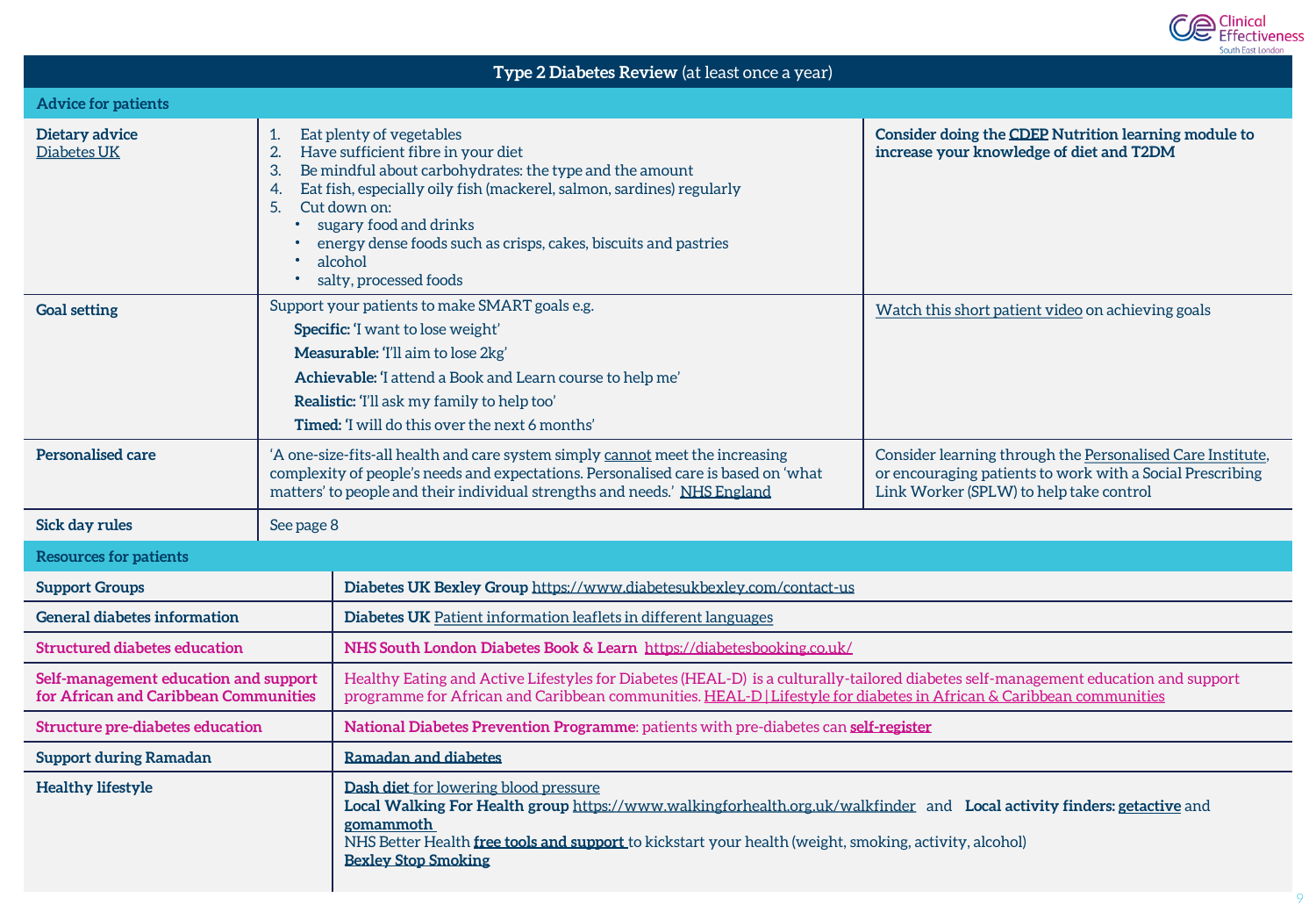

### **Type 2 Diabetes Review** (at least once a year)

### <span id="page-9-0"></span>**Principles of remote monitoring: See [CES LTC during COVID-19 guide](http://www.clinicaleffectivenesssouthwark.co.uk/wp-content/uploads/2020/11/LTC-management-during-COVID-19-and-beyond.-Version-1.8.pdf)**

|                           | <b>Tasks/Activity</b>                                                                                                                                                                                                                                                                                                                                                                                                                                                                                                                                                                                                                                                                                                                                                                                                                                                                                                                                                                                                                                                  | Who?                                                                     | Where?           | <b>Tools/Support</b>                                                                                                                                                                                                                                                                                              |
|---------------------------|------------------------------------------------------------------------------------------------------------------------------------------------------------------------------------------------------------------------------------------------------------------------------------------------------------------------------------------------------------------------------------------------------------------------------------------------------------------------------------------------------------------------------------------------------------------------------------------------------------------------------------------------------------------------------------------------------------------------------------------------------------------------------------------------------------------------------------------------------------------------------------------------------------------------------------------------------------------------------------------------------------------------------------------------------------------------|--------------------------------------------------------------------------|------------------|-------------------------------------------------------------------------------------------------------------------------------------------------------------------------------------------------------------------------------------------------------------------------------------------------------------------|
| <b>Review</b><br>planning | Call/recall planning: Use Ardens searches to help decide who to prioritise for review<br>Follow the Year of Care model 31                                                                                                                                                                                                                                                                                                                                                                                                                                                                                                                                                                                                                                                                                                                                                                                                                                                                                                                                              | Admin colleague with<br>clinician support:<br>GP/nurse/pharmacist        |                  | Ardens or UCLP searches available<br>on your EMIS system, ask CE<br>Bexley for support                                                                                                                                                                                                                            |
| Pre-patient<br>review     | <b>Contact patient for:</b><br>Bloods: U&Es, FBC, lipids, HbA1c & urine ACR<br>1.<br>BP measurement: in practice, ABPM, or HBPM<br>2.<br>Weight and height: home measurements (for remote reviews)<br>3.                                                                                                                                                                                                                                                                                                                                                                                                                                                                                                                                                                                                                                                                                                                                                                                                                                                               | <b>HCA/GP</b><br>Nurse/pharmacist                                        | Remote or<br>F2F | AccuRx and e-Consult have<br>diabetes review templates for pre-<br>review information gathering -<br>text/contact patient to encourage<br>completion pre-review.                                                                                                                                                  |
| <b>Patient review</b>     | Ask the patient their concerns, expectations, and questions<br>1.<br>Review trend for BMI and BP<br>2.<br>Review investigations: urine ACR, renal function, HbA1c, cholesterol<br>3.<br>Re-calculate QRISK2 or 3 for primary prevention<br>4.<br>Discuss risk-reduction + life-style: in context of QRISK2 or 3, Vital 5 and COVID risk<br>5.<br>Review mental health: consider PHQ-9 and GAD 7. Any signs of diabetes distress?<br>6.<br>Medication review: Any concerns? Focus on side-effects and adherence. Signpost to<br>7.<br>community pharmacy for New Medicines Service. Ensure renal function, HbA1c,<br>cholesterol and BP satisfactory and adjust medications if needed.<br>Foot check examination and advice on foot care: share link via AccuRx Diabetes UK<br>8.<br>advice on Footcare<br><b>Eye check:</b> Check patient is receiving annual eye check ups<br>9.<br>10. Driving: Use Driver and Vehicle Licensing Agency (DVLA)'s Assessing fitness to drive: a<br>guide for medical professionals for information relating to diabetes <sup>25</sup> | GP/GP Nurse/pharmacist                                                   | Remote or<br>F2F | Use Ardens T2DM<br>clinical template (ensures correct<br>coding, annual review, medication<br>review & Vital 5)<br>Sign post to Diabetes Book and<br>Learn for structured education<br>Consider IAPT - MIND in Bexley<br>mental health support for long-<br>term health conditions. (Self<br>referral or via DXS) |
|                           | <b>Goal setting</b><br>Self management<br>Referral/signposting to community resources                                                                                                                                                                                                                                                                                                                                                                                                                                                                                                                                                                                                                                                                                                                                                                                                                                                                                                                                                                                  | GP/GP nurse/pharmacist<br>or social prescribing link<br>worker & patient |                  | Self-management resources - send<br>links via AccuRx<br>Diabetes UK Information<br>Prescriptions to support personal<br>care                                                                                                                                                                                      |
|                           | Follow-up plans: agree with patient e.g. review BP monthly until it is at target, HbA1c<br>$\bullet$<br>every 3 months until at target and then 6 monthly                                                                                                                                                                                                                                                                                                                                                                                                                                                                                                                                                                                                                                                                                                                                                                                                                                                                                                              | GP/GP Nurse/pharmacist                                                   |                  |                                                                                                                                                                                                                                                                                                                   |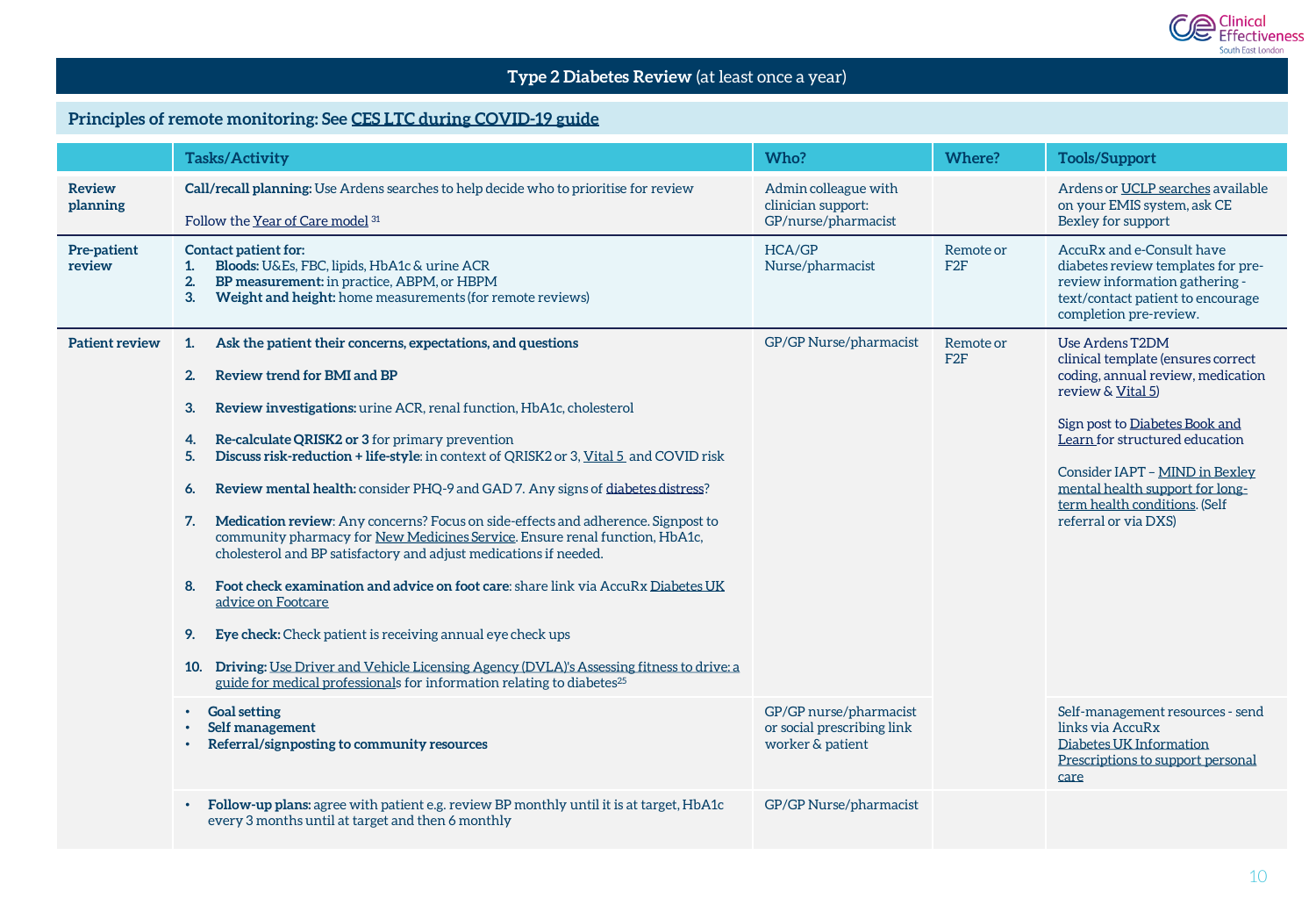

#### **[Prescribing alert: NICE guidance update](https://www.nice.org.uk/guidance/ng28)**

<span id="page-10-0"></span>[Type 2 diabetes in adults: management \(NG28\)](https://www.nice.org.uk/guidance/ng28) was updated on (15/2/2022) This includes changes to prescribing guidance. The [SEL Integrated Medicines Optimisation C](https://selondonccg.nhs.uk/what-we-do/medicines-optimisation/south-east-london-integrated-medicines-optimisation-committee-sel-imoc/)ommittee (SEL IMOC) will update their T2DM guidance for SEL for the summer of 2022. This section of the CESEL T2DM guidance will be updated to align with SEL IMOC guidance as soon as it is available.

## **T2DM: Preferred Medication**1,3,16,29

|                  | <b>Drug</b>                                    | <b>Starting dose</b>                                                  | <b>Daily Range</b>                                                                                                                                                                                 | Notes (these are not extensive, please refer to the latest BNF for further information especially titration<br>increments/cautions/contra-indications)                                                                                                                                                                                                                                                                                                                                                                                                                                                |
|------------------|------------------------------------------------|-----------------------------------------------------------------------|----------------------------------------------------------------------------------------------------------------------------------------------------------------------------------------------------|-------------------------------------------------------------------------------------------------------------------------------------------------------------------------------------------------------------------------------------------------------------------------------------------------------------------------------------------------------------------------------------------------------------------------------------------------------------------------------------------------------------------------------------------------------------------------------------------------------|
| <b>Biguanide</b> | Metformin                                      | 500mg OD                                                              | Metformin standard<br>release<br>Start 500mg daily<br>with/after food and<br>increase by 500mg every<br>2 weeks until on 1g BD<br>or maximum tolerated<br>dose                                     | Ensure eGFR >45ml/min, or review dose. Contraindicated if corrected eGFR <30ml/min. Routine renal function at<br>least annually, 6 monthly for those at risk of renal impairment.<br>Consider slow-release preparation if standard preparation causes gastrointestinal side effects.<br>Take with meals to reduce gastrointestinal side effects<br>Remember sick day rules <b>F</b> P.8<br>Manufacturer advises patients and carers should be informed to seek urgent medical advice if symptoms of lactic<br>acidosis e.g., dyspnoea, cramps, abdominal pain                                         |
| Sulfonylureas    | Gliclazide                                     | $40mg - 80mg$<br>daily                                                | 160mg-320 mg daily,<br>doses over 160mg<br>divided. Titrate every 2<br>weeks according to pre-<br>meal blood glucose - 4-<br>6mmol/L or<br>individualised target or<br>against<br>3 monthly HbA1c. | Inform patients of risk of adverse events/hypoglycaemia, particularly if renal impairment<br>Advise patients on how to manage hypoglycaemia<br>Use with care in those with mild to moderate renal impairment (eGFR 30-60ml/min), only prescribe under specialist<br>advice in severe impairment (eGFR <30ml/min)<br>Self-monitor according to DVLA guidance and consider alternative if Group 2 driver (large lorries and buses)<br>Consider alternative if BMI > 35<br>Care with frail elderly, housebound and certain occupations e.g., working heavy machinery                                     |
| <b>ACEI</b>      | 1st line<br>Ramipril<br>2nd line<br>Lisinopril | 2.5mg OD<br>$(1.25mg OD)$ in<br>frail/elderly<br>patients)<br>10mg OD | 2.5mg-10mg OD<br>10-80mg OD<br>(maintenance dose 20mg<br>for hypertension)                                                                                                                         | For people of Black African or African-Caribbean family origin, use ARB instead of ACEI (as increased risk of<br>angioedema with ACEI)<br>Check base line U&Es and renal profile (Na/K/Cr/eGFR). Hyperkalaemia may occur, therefore close monitoring of<br>serum potassium is required<br>Re-check renal profile within 2 weeks of initiation or dose increase and then at least annually.<br>Titrate ACEI/ARB up at 2-4 weekly intervals to achieve optimal BP control<br>Initiation/dose titration: if Cr increases by >20% (or eGFR falls by >15%) stop ACEI and seek specialist advice. ACEI dose |
| <b>ARBs</b>      | Losartan<br>Candesartan                        | 50mg OD<br>(25mgOD if<br>>75yrs old)<br>8mg OD                        | 50-100mg OD<br>8mg-32mg OD                                                                                                                                                                         | should only be increased if serum creatinine increases by <20% (or eGFR falls by <15%) after each dose titration and<br>potassium <5.5mmol<br>ACEI/ARB dose should be optimised before the addition of a second agent<br>Side effects: symptomatic hypotension can occur on first dosing – suggest take at night. Dry cough with ACEI,<br>consider switch to ARB<br>Caution: Do not combine ACEI and ARB to treat hypertension                                                                                                                                                                        |
|                  |                                                |                                                                       |                                                                                                                                                                                                    | For diabetic nephropathy ARB of choice: losartan and irbesartan                                                                                                                                                                                                                                                                                                                                                                                                                                                                                                                                       |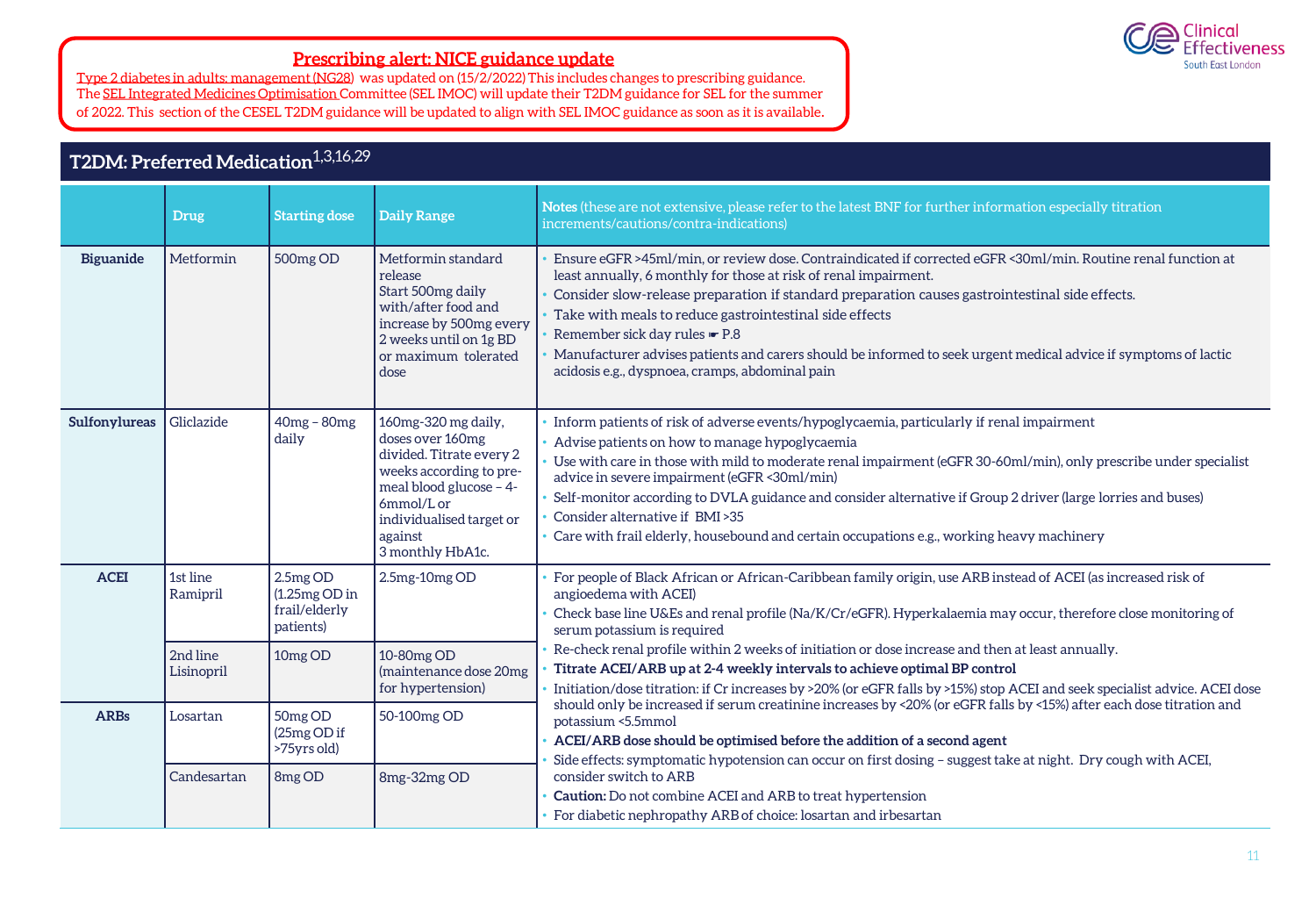

#### **[Prescribing alert: NICE guidance update](https://www.nice.org.uk/guidance/ng28)**

<span id="page-11-0"></span>[Type 2 diabetes in adults: management \(NG28](https://www.nice.org.uk/guidance/ng28)) was updated on (15/2/2022) This includes changes to prescribing guidance. The [SEL Integrated Medicines Optimisation](https://selondonccg.nhs.uk/what-we-do/medicines-optimisation/south-east-london-integrated-medicines-optimisation-committee-sel-imoc/) Committee (SEL IMOC) will update their T2DM guidance for SEL for the summer of 2022. This section of the CESEL T2DM guidance will be updated to align with SEL IMOC guidance as soon as it is available.

## **T2DM: Preferred Medication**1,3,16,29

|                                                                     | Drug.                                            | <b>Starting dose</b>           | <b>Daily Range</b>                               | Notes (these are not extensive, please refer to the latest BNF for further information especially titration<br>increments/cautions/contra-indications)                                                                                                                                                                                                                                                                                                          |  |
|---------------------------------------------------------------------|--------------------------------------------------|--------------------------------|--------------------------------------------------|-----------------------------------------------------------------------------------------------------------------------------------------------------------------------------------------------------------------------------------------------------------------------------------------------------------------------------------------------------------------------------------------------------------------------------------------------------------------|--|
| <b>CCBs</b>                                                         | Amlodipine                                       | 5 <sub>mg</sub> OD             | 5-10mg OD                                        | Increase after 2-4 weeks to maximum dose of 10mg OD.<br>Caution: Interacts with simvastatin - consider switching to atorvastatin.<br>If amlodipine causes ankle oedema consider using a thiazide-like diuretic instead<br>CI: unstable angina, aortic stenosis, severe hypotension<br>Side effects include flushing and headaches at initiation; swollen ankles especially at higher doses                                                                      |  |
| Thiazide-like<br>diuretics                                          | Indapamide (IR) $\sqrt{2.5}$ mg OD               |                                | 2.5mg OD                                         | Check baseline renal profile, then after 2 weeks, then at least annually. If K < 3.5mmol/L or eGFR <25ml/min, stop<br>indapamide and seek specialist advice.                                                                                                                                                                                                                                                                                                    |  |
| Aldosterone<br>receptor<br>antagonist<br>$(K+$ sparing<br>diuretic) | Spironolactone                                   | 25mg OD                        | 25mg OD                                          | Step 4: Spironolactone is the preferred diuretic at step 4 (NICE), but is an unlicensed indication in resistant<br>hypertension (BNF)<br>Consider only if potassium ≤4.5mmol/L (caution in reduced eGFR <30ml/min, as increased risk of hyperkalaemia).<br>Monitor Na/K/renal function within 1 month and repeat 6 monthly thereafter<br>If K>4.5mmol/L should be stopped.                                                                                      |  |
| $\alpha$ -B                                                         | Doxazosin (IR)                                   | 1 <sub>mg</sub> O <sub>D</sub> | $2-16mgOD$<br>(or BD dosing when<br>$>8mg/day$ ) | Consider at Step 4 if potassium ≥ 4.5mmol/L. Initial dose of 1mg usually increased after 1-2 weeks to 2mg OD<br>At doses above 8mg/day, consider split dosing from OD to BD to reduce BP variation<br>Caution: Initial dose as may cause postural hypotension, avoid in elderly as orthostatic hypotension risk                                                                                                                                                 |  |
| $\beta$ -B                                                          | Atenolol                                         | 25mg OD                        | 25-50mg OD                                       | Consider at Step 4 if potassium ≥ 4.5mmol/L.                                                                                                                                                                                                                                                                                                                                                                                                                    |  |
|                                                                     | Bisoprolol                                       | 5-10mg OD                      | 5-20mg OD                                        | Particular caution in T2DM - symptoms of hypoglycaemia may be masked.<br>Beta blockers may be considered in younger people and in those with an intolerance/CI to ACEI/ARBs, women of<br>childbearing potential, co-existent anxiety/tachycardia/heart failure.<br>CI: asthma, 2nd/3rd degree AV block, severe PAD<br>Caution: beta blockers can cause bradycardia if combined with certain CCBs e.g. Verapamil/Diltiazem                                       |  |
| <b>Statin</b><br>(See page 7)                                       | Atorvastatin<br>(alternative is<br>rosuvastatin) | 20mg OD                        | 20-80mg OD                                       | Seek specialist advice if eGFR <30ml/min, liver disease, untreated hypothyroidism, heavy drinker<br>CI in pregnancy, breast feeding, avoid or address contraceptive needs women of childbearing age. Advise to stop 3<br>months<br>before conception.<br>Multiple drug interactions, check BNF for advice, avoid grapefruit juice<br>Advise patient to visit GP if they experience unexplained muscle pains<br>Refer to SEL IMOC Guidelines on Lipid Management |  |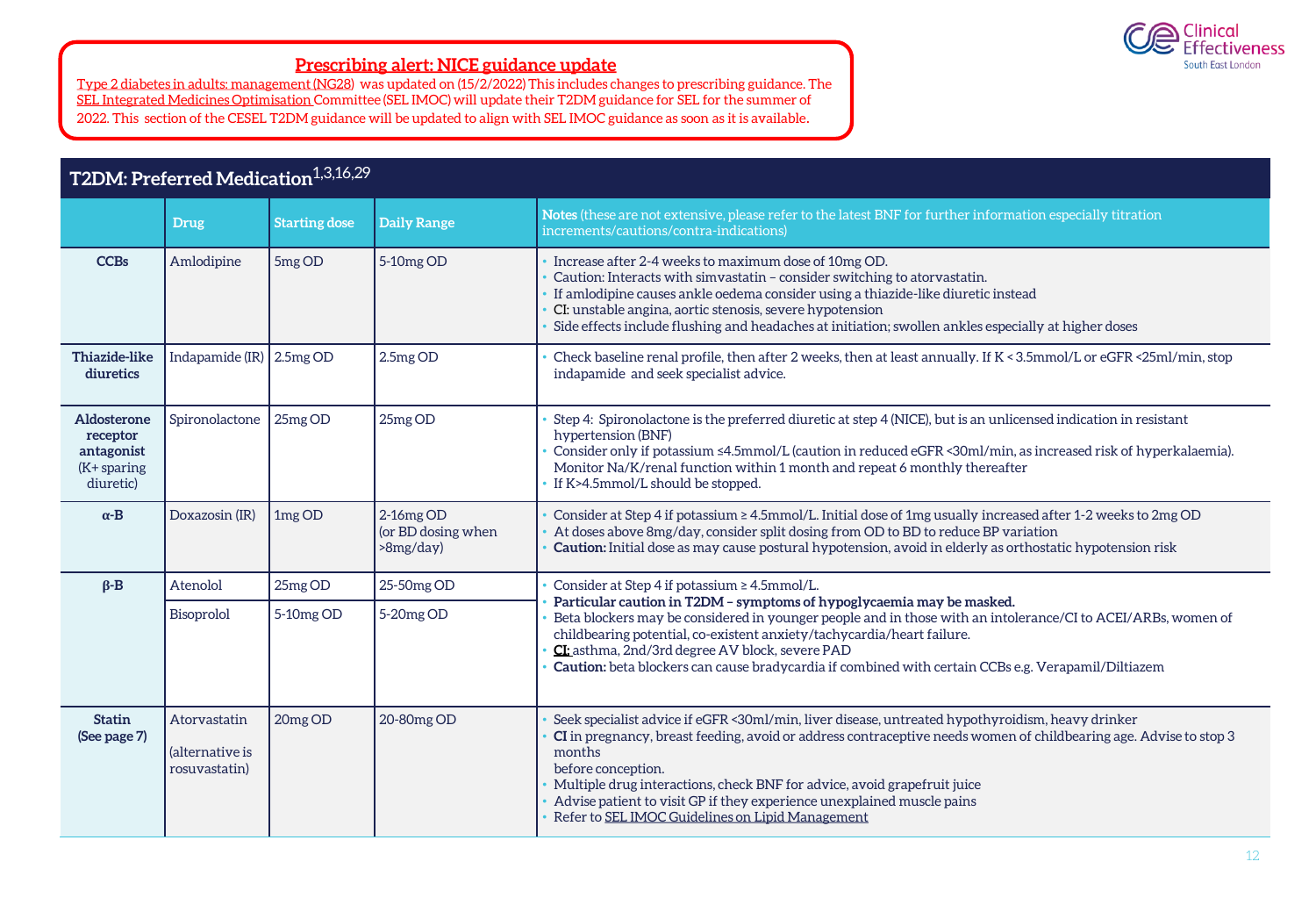

#### <span id="page-12-0"></span>**Bexley clinical support and services**

- **Bexley Care Community Diabetes Specialists Nurses**  DXS Bexley Care 'Single Point of Contact Referral form' under 'Diabetic Pathway', email address [oxl-tr.diabetes@nhs.net](mailto:oxl-tr.diabetes@nhs.net)
- **General advice – non-urgent -** Consultant Connect, Advice and Guidance using 'Diabetes Non-Emergency' on e-RS.
- **General Diabetic Medicine** Triage service at QMH, OP clinics at QEH, DVH, Lewisham Hospital, King's/Denmark Hill, Diabetes with complications (GSTT)
- **BHNC Phlebotomy Plus**  annual review for housebound patients including phlebotomy service. Referral form on DXS 'Phlebotomy Plus Referral form', send via e-RS.
- **Podiatry and foot** (routine and urgent\*) Oxleas (\*different forms) or use DART form, both on DXS.
- **Community Hypertension and Lipid Clinic**: DXS referral or email for advice [gst-tr.KHPCommunityCVD@nhs.net](mailto:gst-tr.KHPCommunityCVD@nhs.net)
- **Erectile dysfunction** intermediate service at Bexley Group Practice (24 Station Road, Belvedere). Referral via DXS 'Erectile Dysfunction Clinic Referral form' email to [bex.erectiledysfunction@nhs.net](mailto:bex.erectiledysfunction@nhs.net)
- Specialist clinics:
	- **Pre-conception counselling.** GSTT/KCH on eRs specialty '**Obstetrics'**. Clinic type '**Maternal medicine'.** For QEH\* [\(lg.sidcupdiabetes@nhs.net](mailto:lg.sidcupdiabetes@nhs.net)), DVH\* (dgn[tr.dvhdiabetescentre@nhs.net\), refer by email with patient details or use the DART form \(on DXS\).](mailto:dgn-tr.dvhdiabetescentre@nhs.net)
	- **Women with diabetes who become pregnant should be under a Consultant Obstetrician/Obstetric Physician at site of booking** (e.g. LGT, DVH, GSTT) (also if pregnant with complex and/or multiple co-morbidities including renal disease)
	- **Renal Diabetes** Renal impairment & diabetes (GSTT)

| Additional professional resources                                                                                                                                                                                                                                                                                                                                          | <b>Structured education</b>                                                                                      |  |  |
|----------------------------------------------------------------------------------------------------------------------------------------------------------------------------------------------------------------------------------------------------------------------------------------------------------------------------------------------------------------------------|------------------------------------------------------------------------------------------------------------------|--|--|
| . 'Summary of Diabetes Pathways in Bexley' and 'Bexley Healthy Weight Pathway' - on DXS<br><b>Diabetes foot care pathway</b> for SEL, Dartford $\&$ Gravesham – on DXS<br>• Cambridge Diabetes Education Programme: comprehensive, competence-based learning. https://www.cdep.org.uk/<br>Diabetes in Healthcare Diabetes UK free online learning for health professionals | NHS South London Diabetes Book & Learn<br>https://diabetesbooking.co.uk/                                         |  |  |
| RCGP Diabetes Hub<br>Personalised Care Institute<br>Primary Care Diabetes Society<br>• More professional resources on SEL ICS website - coming later in 2022<br>PITstop for Diabetes training - email admin@pitstopdiabetes.co.uk to enquire about free courses for Bexley<br>TrendDiabetes                                                                                | <b>National Diabetes Prevention Programme</b><br>(NDDP) https://preventing-<br>diabetes.co.uk/south-east-london/ |  |  |

#### **Acknowledgements**

CESEL guides are co-developed by SEL primary care clinicians and local SEL experts and are localised to include borough specific pathways and resources. This guide has been through a formal approval process, including SEL Integrated Medicine Optimisation Committee (SEL IMOC) for the medicines content, the Diabetes Partnership Group, local borough based primary care leads and the CESEL Steering Group, with representation from SEL CCG, PCNs and the Bexley Medicines Management Teams (MMTs). KHP Obstetric medicine have also supported the section relating to women and pregnancy. CESEL would like to thank our colleagues who participated and fed back.

#### Approval: March 2022

Guide developed by Clinical Effectiveness South East London: Bexley Clinical Leads. Contact CESEL with any feedback at [selccg.clinicaleffectiveness@nhs.net](mailto:selccg.clinicaleffectiveness@nhs.net) Access this and other guides online at: [Clinical Effectiveness South East](https://selondonccg.nhs.uk/covid_19/clinical-effectiveness-sel/) London (CESEL)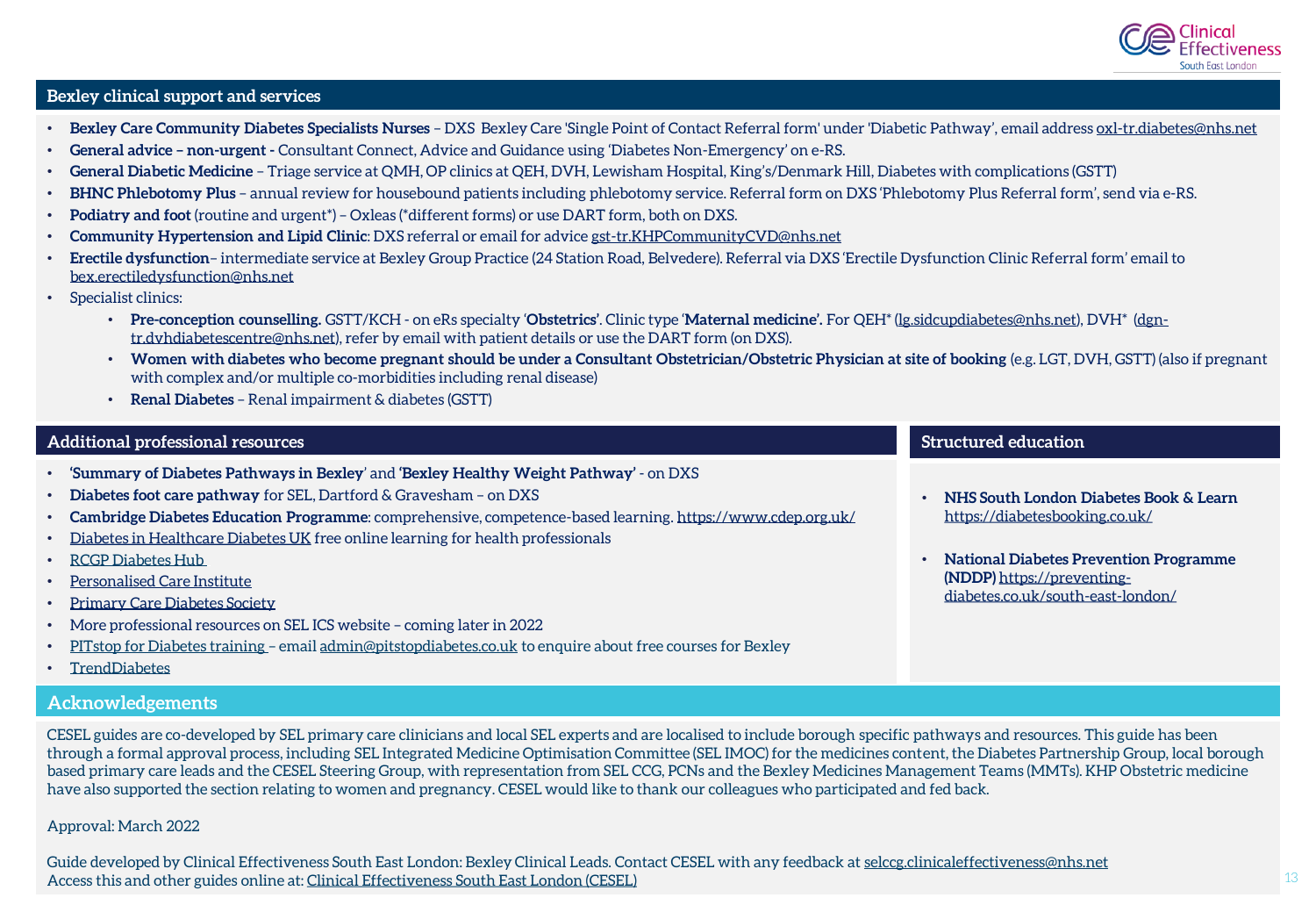

GI – Gastro-intestinal

IR – Immediate release K – Potassium

IGR – Impaired Glucose Regulation

HBPM– Home blood pressure monitoring

LADA – Latent autoimmune diabetes in adults

NDDP – National Diabetes Prevention Programme

NSAID – Non steroidal anti-inflammatory drug

PHM – Population health management (contract)

PMS – Primary medical services (contract) QOF – Quality and outcomes framework (contract) QRISK2 – a prediction algorithm for CVD. EMIS currently using QRISK2 (although QRISK3 released in 2017) RCGP – Royal College of General Practitioners

OGTT – Oral glucose tolerance testing PAD – Peripheral arterial disease PCOS – Polycystic ovarian syndrome

NICE – The National Institute for Health and Care Excellence

Renal profile – includes serum sodium, potassium, creatinine,

SELAPC – South East London Area Prescribing Committee

KCH – King's College Hospital HbA1c – Haemoglobin A1c %

HDL – High-density lipoprotein IGR – Impaired glucose regulation IHD – Ischaemic Heart Disease LFT – Liver function tests

LDL – Low-density lipoprotein MI – Myocardial infarction NDA – National Diabetes Audit

OD – Once daily (dosing)

PLT – Protected learning time

SEL – South East London SBP – Systolic blood pressure

TT – Triple target

T2DM – Type 2 Diabetes Mellitus TIA – Transient ischaemic attack TFT – Thyroid function tests

eGFR

- 1. Type 2 Diabetes in adults: Management. NICE Guideline (NG28) Dec 2015, updated Dec 2020
- 2. Quality and Outcomes Framework guidance for 2021/22 BMA and NHS
- 3. SELICS Lipid Management: Medicines Optimisation Pathways September 2021
- 4. Primary care-led weight management for remission of type 2 diabetes (DiRECT): an open-label, cluster-randomised trial. Lean et al., Lancet 2017.
- 5. Cost effectiveness analysis of improved blood pressure control in hypertensive patients with type 2 diabetes: UKPDS 40 BMJ 1998
- 6. Efficacy of cholesterol-lowering therapy in 18,686 people with diabetes in 14 randomised trials of statins: a meta-analysis. Cholesterol Treatment Trials Collaborators, The Lancet 2008.
- 7. Estimating the impact of better management of glycaemic control in adults with Type 1 and Type 2 diabetes on the number of clinical complications and the associated financial benefit. Baxter et al, Diabetic Medicine 2016.
- 8. Action on smoking and health (ASH), Fact sheet number 20.
- 9. The Cost of Diabetes Report. Diabetes UK 2014
- 10. Diabetes UK website
- 11. The Global Registry of New-Onset, COVID-19-Related Diabetes e-dendrite.com
- 12. Consensus Approach to the Diagnosis of Type 2 Diabetes. London Diabetes Clinical Network September 2018
- 13. Suspected cancer: recognition and referral NICE (NG12) June 2015
- 14. Obesity: identification, assessment and management. NICE guideline (CG189) Nov 2014
- 15. Quality and outcomes framework guidance fir 2021/22
- 16. Hypertension in adults: diagnosis and management. NICE guideline (CG136) Aug 2019
- 17. South East London Blood Glucose Control Management Pathway for Adults with Type 2 Diabetes Mellitus October 2019
- 18. Chronic kidney disease in adults: assessment and management. NICE guideline (NG203) August 2021
- 19. OneLondon Diabetic Kidney Disease Risk Stratification Pathway Winter 2020/21
- 20. National Diabetes Audit Care Processes and Treatment Targets
- 21. Chronic Kidney Disease in adults: assessment and management, NICE Clinical Guideline (CG182) July 2014, updated Jan 2015.
- 22. Diabetic foot problems: prevention and management NICE guideline (NG19) August 2015, updated January 2016
- 23. Diabetic patient foot pathway for Southwark and Lambeth August 2016
- 24. Healthy weight programme, Guy's and St Thomas' NHS Foundation Trust
- 25. DVLA Assessing fitness to drive: a guide for medical professionals.
- 26. Diabetes in pregnancy: Management from preconception to the postnatal period. NICE guideline (NG3). Feb 2015, updated Dec 2020.
- 27. Trend. Type 2 Diabetes: What to do when you are ill October 2018
- 28. London Clinical Network Guidance Sick day rules: how to manage Type 2 diabetes if you become unwell with coronavirus and what to do with your medication Updated April 2020
- 29. British National Formulary, last updated January 2022
- 30. Caleyachetty R *et al,* Ethnicity-specific BMI cut-offs for obesity based on type 2 diabetes risk in England: a population-based cohort study. Lancet Diabetes Endocrinol 2021; 9: 419–26
- 31. Doherty Y, *et al.* Year of Care: the key drivers and theoretical basis for a new approach in diabetes care. Practical Diabetes 2012; 29(5): 183–186.
- 32. [PHE National CVS Network prevalence report 2016](https://view.officeapps.live.com/op/view.aspx?src=https%3A%2F%2Fassets.publishing.service.gov.uk%2Fgovernment%2Fuploads%2Fsystem%2Fuploads%2Fattachment_data%2Ffile%2F611265%2FDiabetes_prevalence_estimates_for_CCGs_by_ONS_resident_populations.xlsx&wdOrigin=BROWSELINK)

### <span id="page-13-0"></span>**Abbreviations References**

- 2WW Two-week-wait referral
- 8CP 8 Care Processes
- α-B Alpha blocker
- A&E Accident and Emergency
- ABPM Ambulatory blood pressure monitoring
- ACE-i– Angiotensin converting enzyme inhibitor
- ACR Albumin-creatinine ratio
- ALT Alanine aminotransferase
- APL Active patient link tools
- ARB Angiotensin receptor blocker
- AST Aspartate aminotransferase
- BAME Black, Asian and Minority Ethnic
- β-B Beta blocker
- BD Twice daily (dosing)
- BM- Blood monitoring
- BMI Body mass index
- BNF British National Formulary
- BP Blood Pressure
- CDEP Cambridge diabetes Education Programme
- CES Clinical Effectiveness Southwark
- CCB Calcium channel blocker
- CI Contra-indication
- CK Creatinine Kinase
- CKD Chronic Kidney Disease
- Cr Creatinine
- CVD Cardiovascular disease
- DASH Dietary approaches to stop hypertension DESMOND – Diabetes Education and Self-Management for Ongoing and Diagnosed
- DPP Diabetes Prevention Programme
- DVLA Driver and Vehicle Licensing Agency
- DXS Point-of-care tool
- ECG Electrocardiogram
- eGFR Estimated glomerular filtration rate
- ERS Electronic Referral System
- F2F Face-to-face
- FBC Full blood count
- GSTT Guy's and St. Thomas' Hospital Trust
- SPC Summary of product characteristics SPLW – Social Prescribing Link Worker